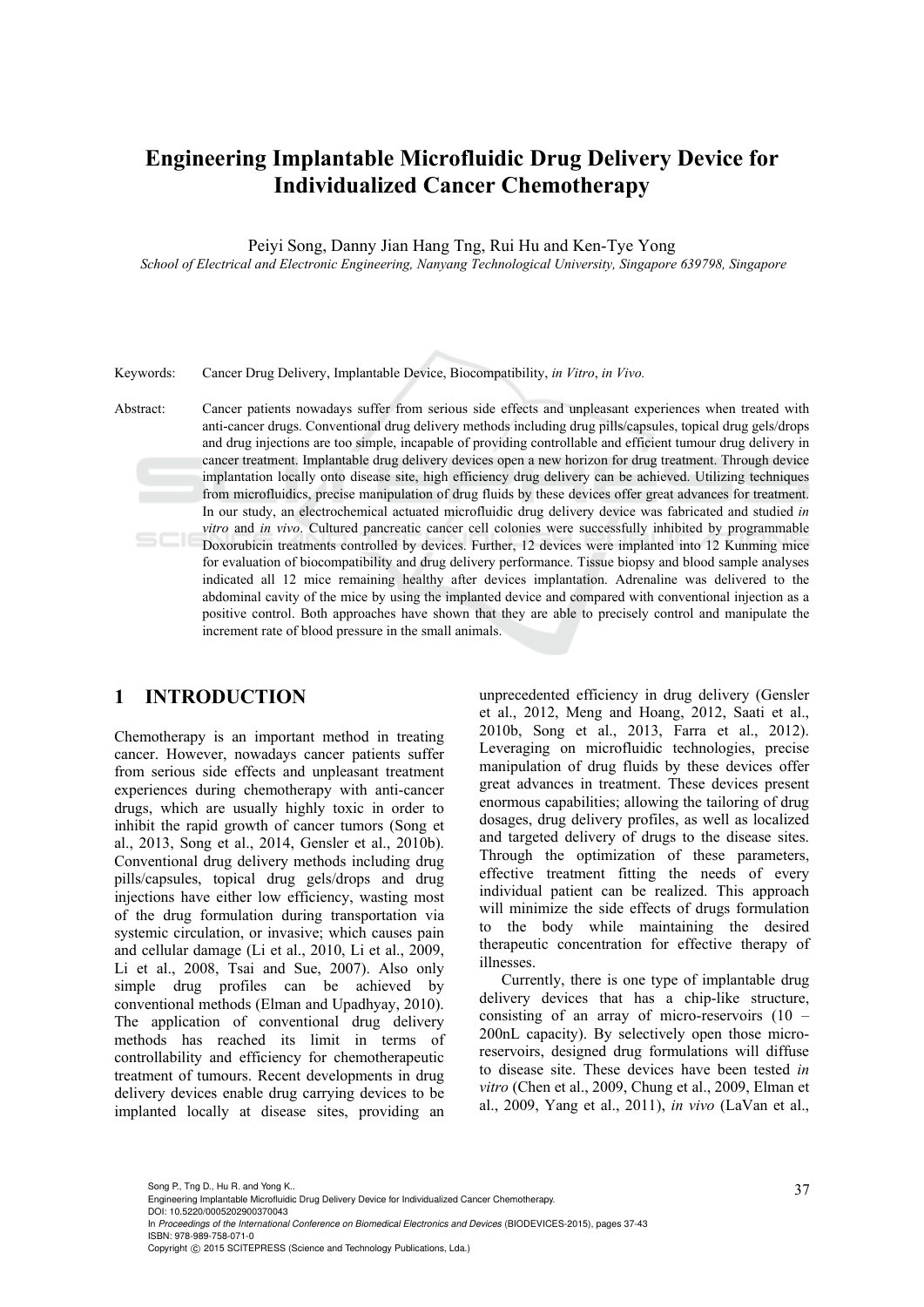2003, Prescott et al., 2006) and in human(Farra et al., 2012). However, these drug delivery microchips are unsuitable for cancer chemotherapies due to their limited reservoir volume, necessitating periodic reimplantations to achieve the long term drug treatment effects (Santini Jr et al., 2000). New studies proposed to solve this challenge by employing an implantable drug delivery device with a single reservoir system instead of relying on multiple micro-reservoirs. The device system is integrated with a MEMS micropump actuator for driving the fluid out from the large reservoir (Tsai and Sue, 2007). The localized delivery of drugs is then achieved by using a cannula connected to the drug reservoir and thereby allowing the drugs to be delivered to the targeted tumor site. It is demonstrated that these devices can be implanted subcutaneously (Shobo et al., 2011) thereby allowing one to easily refill the system with drugs using a specialized port or via a syringe (Po-Ying et al., 2010, Tng et al., 2013). For cancer treatment, the significance of refilling serves not only to extend the drug therapy period, but more importantly, the capability to amend the formulations used, especially when drug resistance is encountered (Song et al., 2013, Gottesman, 2002). Single reservoir drug delivery devices have been extensively tested for *in vitro* (Gensler et al., 2012, Shobo et al., 2011, Gensler et al., 2010b, Lo et al., 2009b), ex-vivo(Li et al., 2008) and *in vivo* (Saati et al., 2010a, Gensler et al., 2010a, Ambati et al., 2000).

Here, we demonstrate an electrochemically actuated, single reservoir implantable microfluidic drug delivery device for cancer treatment studies. Fabrication was achieved using MEMS microfabrication techniques with biocompatible materials. The use of the microfluidic drug delivery device for cancer chemotherapy *in vitro* is presented and the experimental results highlights the drug delivery device's capability of customizing specific drug delivery profiles for treating different types of pancreatic cancer cell lines. Furthermore, working towards usage in clinical settings, the impact and biocompatibility of these devices implanted in the body were carefully studied *in vivo*. We carefully examine the impacts and biocompatibility of the implantable microfluidic drug delivery device by subcutaneously implanting them into 12 Kunming mice for a 28 days observation. In addition, we also demonstrate the device can be successfully used for drug delivery therapy under implantation settings upon comparing its effectiveness with the conventional intravenous injection method.

#### **2 DESIGN**

The microfluidic drug delivery device is constructed by three parts: the Polydimethylsiloxane (PDMS) drug reservoir, the Polyolefin cannula and the metal electrode actuator (Figure 1). PDMS and Polyolefin were chosen as construction materials for their proven bio-compatibility. PDMS has an attractive resealing feature thus the singular drug reservoir constructed of PDMS can be filled/refilled using syringe and needle without damage its structure(Lo et al., 2009a). The metal electrode actuator contains a pair of interdigitated Pt/Ti fingers as anode and cathode. When supplying bias voltage on the electrodes, Hydrogen  $(H_2)$  and oxygen  $(O_2)$  gases were generated by water electrolysis. The formation of the gases quickly increases the pressure within the drug reservoir, and then pushes drug solution within the reservoir to be released through the long cannula, reaching to the disease site. This single reservoir together with long cannula design negates the requirement to implant the entire device at the disease site. This is a major advantage as diseases are hard to be reached by implantable chips due to spatial and physiological constraints at the disease site can now be treated with implantable devices. For example, Ambati et al. have reported the subcutaneous implantation of an osmotic pump between the scapulars with a long cannula delivering drug into the choroid and retina of rabbit eye, where it was hard to implant an entire drug delivery chip (Ambati et al., 2000).



Figure 1: Design of the microfluidic drug delivery device.

In the traditional design of metal electrodes, a 2 layer electrode design was used (Song et al., 2013, Li et al., 2008). Titanium served as adhesive layers for platinum/gold onto substrate, which resists oxidation in the electrolysis reaction. However, metal electrode structure delamination was frequently observed when the actuator was designed to be miniaturized for implantation into small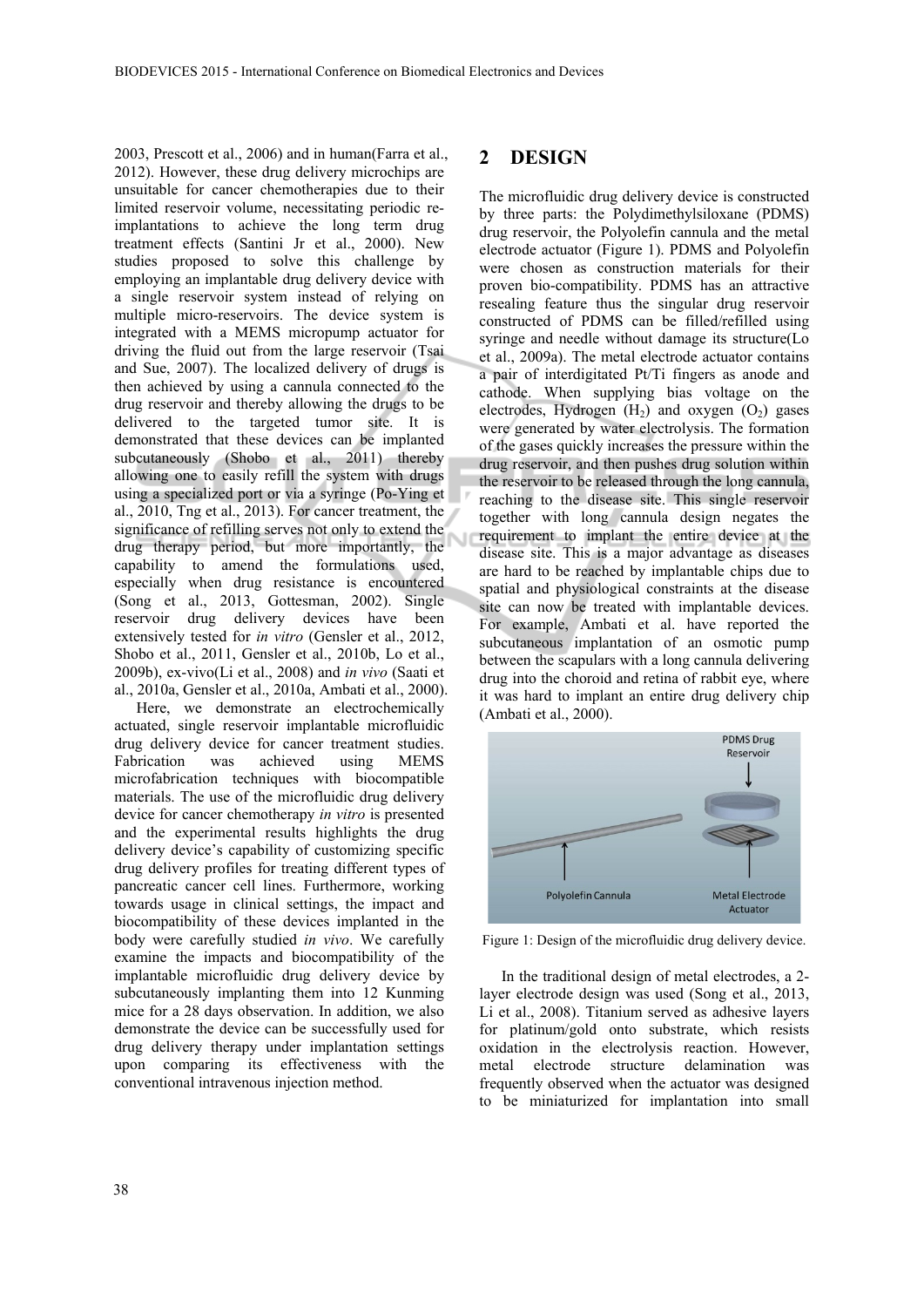animals. And the delamination would negatively affect the actuation performance as well as lifetime (Hang Tng et al., 2014). Facing this challenge, we invented a nanosandwiched Pt/Ti multi-layer electrode design. The multilayered design of the electrode was constructed with several repeating units of thin Ti/Pt layers instead of one. All unites are bonded together to withstand forces from water electrochemical reaction. A relatively thick layer of Ti at the top of metal structure provides additional protection for the electrode (Figure 2). In our study, the new metal electrode actuator design has shown to enhance the lifetime up to 400% more than conventional, despite its smaller feature size (< 20μm) than before.



Figure 2: Cross section SEM images of nanosandwiched multilayer electrodes (a) An overview of a metal electrode. (b) An enlarged electrode marked by measurements. Images are reprinted with permission from Royal Society of Chemistry (RSC).

#### **3 FABRICATION**

Nanosandwiched Pt/Ti multi-layer electrode actuator was fabricated through photolithography, electron beam metal evaporation and lift off processes. AZ5214 photoresist was spun coated onto the Si substrate at 4000 rpm for 45 s followed by a preexposure bake (105 ˚C, 2 min). The electrode pattern was generated by photolithography. Five metal layers of titanium and platinum were then deposited respectively (Ti-Pt-Ti-Pt-Ti) by electron beam evaporation to create the nanosandwich structure. The wafer was rinsed with acetone to lift-off the remaining AZ photoresist and release electrodes. Two thin copper wires were bonded to electrodes with silver conductive adhesive paint. The Pt/Ti multilayer electrode actuator measures 5mm long, 5mm wide and 0.5mm thick. The actuator was integrated as the base of the drug reservoir.

Drug reservoir was fabricated through softlithography processes. SU-8 photoresist was spun coated onto the Si substrate at 1000 rpm for 60 s followed by a pre-exposure bake (110 ˚C, 4 hour). Device mold pattern was generated by exposure (420 W, 90 s, hard contact). A post exposure bake (95 ˚C, 1 hour) and developing was performed to

release the SU-8 mold. Polydimethylsiloxane (PDMS) was poured into the SU-8 mold and then degassed with in a vacuum oven. The PDMS was then cured at 120 °C for 20 min and was subsequently removed from the mold to get drug reservoir pattern. Electrode actuator and drug reservoir were assembled using PDMS. The PDMS drug reservoir measures 10mm long, 10mm wide and 2mm thick. A polyolefin cannula measuring 30 mm long and 0.5mm inner diameter and 0.8mm outer diameter was then bonded to drug reservoir using PDMS. Subsequently, the whole device was baked at 120 °C for curing.

## **4 RESULT AND DISCUSSION**

#### **4.1 Device Characterization**

The delivery performance of our electrochemical actuated microfluidic drug delivery device was studied. Drug flow rates versus supplied voltages were measured. Characterization results are shown in figure 3.



Figure 3: Characterization of drug delivery flow rates at 5, 6, 7, 8 and 9 V ( $n = 4$ , mean  $\pm$  *SD*).

The result showed that flow rates from  $1 \mu l/s$  to 2.3 μl/s can be achieved with supplied voltage from 5 V to 9 V. An approximately linear trend was observed. The controllability of actuator on delivery drug flow rates offers great advances in treatment, providing flexible treatment profiles (flow rates, drug volume and treatment timing) on demands. By using the reliable nanosanwiched metal electrode actuator, devices showed great reliability and consistency during drug delivery as shown by the relatively small standard deviation. No fluid leakage occurred during the whole test. It is worth to mention that long-time operation of electrolysis actuation with high voltage may lead to temperature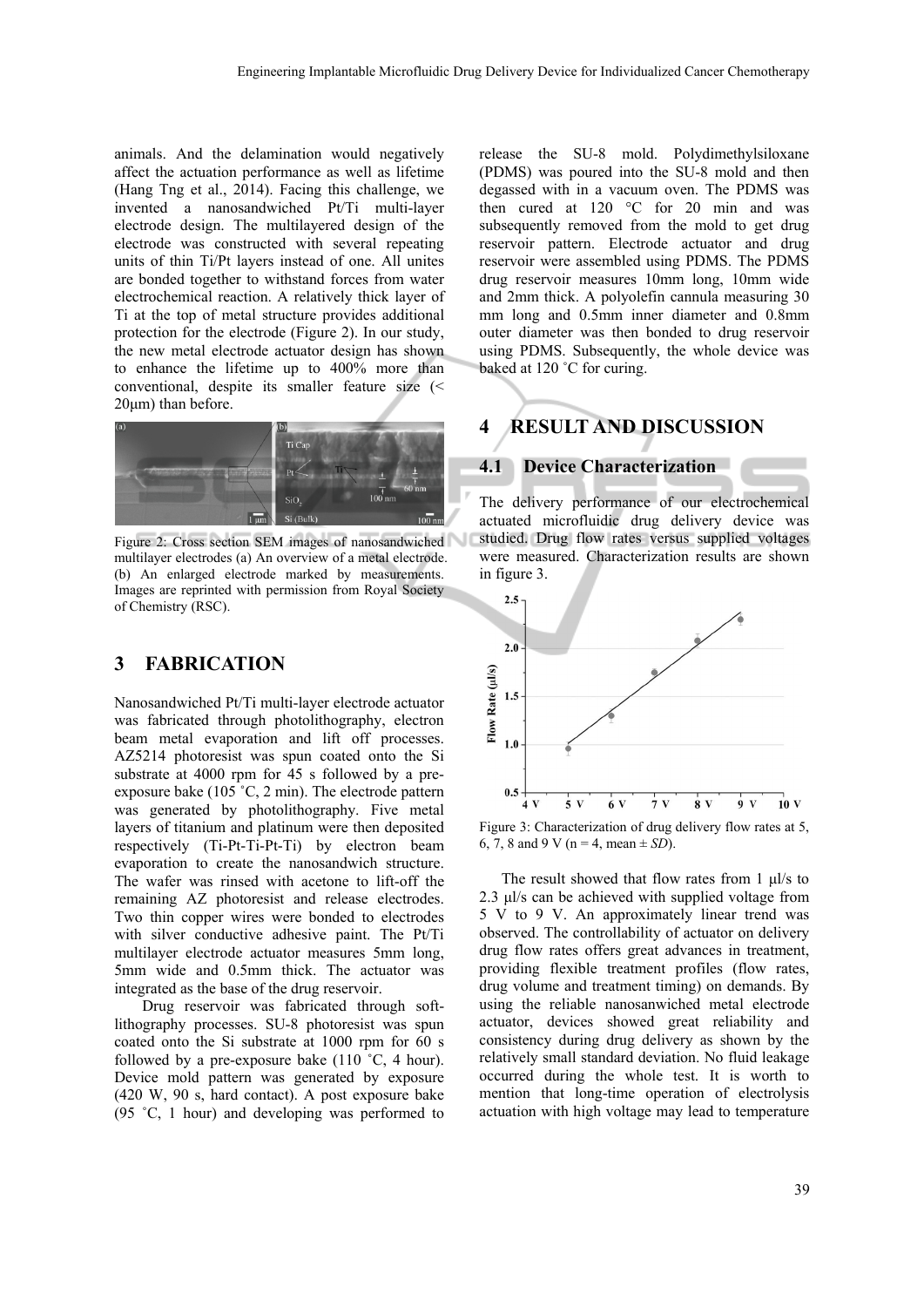rising. In the characterization of our devices, no significant raise in temperature occurred during a reasonable operation time.

#### **4.2 Individualized Cancer Treatment Study** *in Vitro*

Experiment setting is shown in figure 4a. Two types of pancreatic cancer cell (MiaPaCa-2 and Panc-1) were cultured in petri dish for 10 days until they have grown into colonies (Figure 4b). Cancer chemotherapy drug doxorubicin (Dox) was delivered to cultured cancer cell colonies using our microfluidic drug delivery device automatically for 8 days. Gaining from the device's controllability on drug delivery profiles, two customized drug dose profiles (program I: 6μg of doxorubicin delivery in day 0, day 1 and day 2, program II: 9μg of doxorubicin delivery in day 0 and day 3) were conducted onto the two types of pancreatic cancer cells. The cancer cell colonies size changes were monitored during the 8 days treatment. Our results have shown that cancer colonies lost their viability after chemotherapy (Figure 4c) and the growth of cancer cell colonies was successfully inhibited as compared with control group (Figure 5). It is important to notice that, the MiaPaCa-2 group and Panc-1 group have demonstrated different response under each customized treatment profile. Under the treatment profile "program II", the treatment effects occurred at DAY 3 when the drug concentration reached 18μg for both MiaPaCa-2 and Panc-1. However, under the treatment profile "program I", the timing when inhibition of growth occurred was different in each group (DAY 1 and DAY 2), which



Figure 4: Pancreatic cancer chemotherapy using microfluidic drug delivery device *in vitro*: a. Drug delivery device is placed in cell culture dish powered with a 9 volt battery. b. Microscopy image of pancreatic cancer cell colonies after 10 days culturing. c. Cancer cell colonies after chemotherapy.

means 12μg of DOX delivery would be sufficient to inhibit MiaPaCa-2 pancreatic cancer. Thus treatment profile "program II" may not be suitable for treating MiaPaCa-2 cancer for possibly overdosing the drug amount. Therefore, using the implantable device for an controlled drug delivery treatment, it is possible for designing and conducting individualized treatment profiles to treat and cure cancers towards each patient's needs, in the meanwhile to avoid side effects of chemotherapies.



Figure 5: Pancreatic cancer cell colonies size changes under programmed treatment profiles. Pictures are reprinted with permission from Royal Society of Chemistry. Images are reprinted with permission from Royal Society of Chemistry (RSC).

#### **4.3 Device Implantation** *in Vivo* **Study with Kunming Mice**

In Vivo study has been conducted for evaluating the biocompatibility and overall performance of our microfluidic drug delivery device. In total 12 devices were implanted subcutaneously in 12 Kunming mice where the long cannula was inserted into the animal abdominal cavity for drug delivery purpose. The microfluidic drug delivery device can be easily implanted through minimally invasive surgery procedures by creating 2 separate small incisions in the small animal (Figure 6a, b). All 12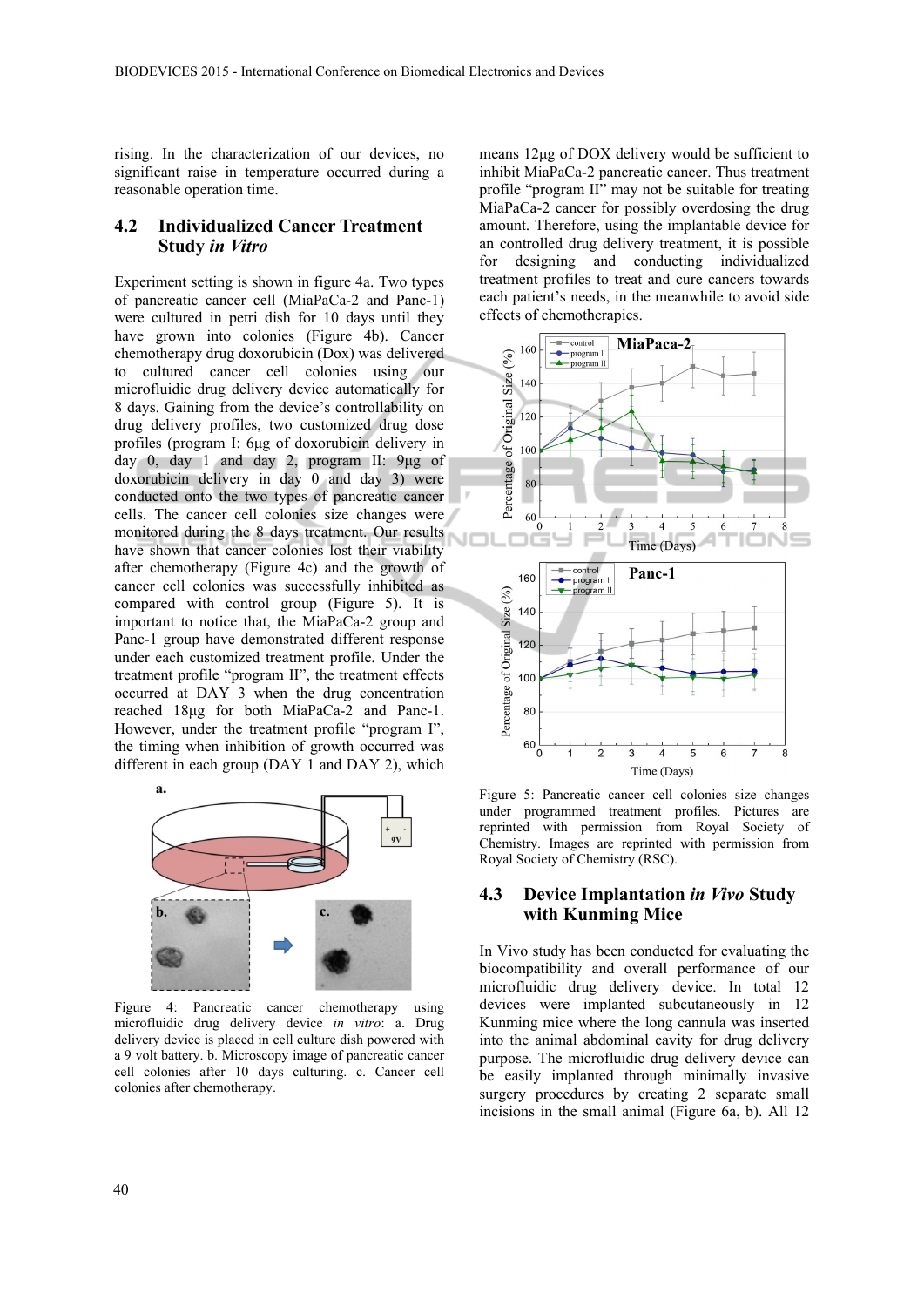mice remained alive and healthy after surgery throughout the 28 days experiment. 9 mice carrying devices were involved into biocompatibility test and other 3 mice were in implanted drug delivery study. Figure 6c shows the representation of a device implanted in a mouse. From the basic observations, we concluded that the device implantation did not cause major adverse impacts to the implanted mice.

Furthermore we carefully examined the biocompatibility of our device by blood analysis and tissue histology. At DAY 2, DAY 4 and DAY 28, 3 mice were sacrificed and their 1 ml blood samples as well as tissues samples surrounding implanted devices were acquired. Blood markers including haemoglobin (Hb), total bilirubin (TBILI), direct bilirubin (DBILI), red blood cell (RBC) count, neutrophils (NE), monocytes (MO), lymphocytes (LY), and white blood cell (WBC) showed no abnormal variance indicating no severe infection and adverse immune response generated from the implantation for 28 days. Alanine aminotransferase (ALT), alkaline phosphatase (ALP), creatinine (CRE), and uric acid (UA) level indicated the healthy liver and kidney functions of tested mice.



Figure 6: Device implanting into Kunming mice: a. Before implantation. b. After implantation. c. Photography of Kunming mouse 10 days after device implantation.

Surrounding tissue samples showed a normal wound healing process on tested mice from DAY 2 to DAY 28 (Figure 7a, b). Implanted devices were fully encapsulated by fibrous tissues at DAY 28 (Figure 7b). Further we have done microscopy of haematoxylin-eosin (H&E) stained paraffinembedded fixed tissue sections. The observations showed that, in DAY 4 (Figure 7c), a slight inflammation and edema occurred at device

implantation area, but in DAY 28 (Figure 7d) surrounding tissues returned to normal with newly capillaries and fibrous cells formed. The results strongly suggested that there is no rejection of the implanted devices showing in tested animals. Our microfluidic drug delivery device presented great biocompatibility during the implantation with Kunming mice.



Figure 7: Biocompatibility studies of microfluidic drug delivery device implantation: a. Photography of device 2 days after implantation surgery. b. Photography of device 28 days after implantation surgery. c. Microscope photos of subcutaneous tissue surrounding implanted device, haematoxylin-eosin (H&E) stain, day4 with 10X magnification. d. H&E stained tissue sample, photo taken at Day28 with 10X magnification.

## **4.4 Implanted Drug Delivery**

3 microfluidic drug delivery devices carrying 50 μl of adrenaline were implanted into 3 Kunming Mice. After implantation, devices were switched on for 25 seconds to deliver the adrenaline formulation into abdominal cavities of mice. The changes of systolic blood pressure (SBP) and diastolic blood pressure (DBP) were measured before/5-minute after adrenaline delivery. As comparison, 50 μl adrenaline formulations were intraperitoneal injected to 3 Kunming mice without implant as control group. The result showed that the SBP and DBP of both control and experimental groups increased as the same trend after drug delivery (Figure 8a, b). We concluded that the microfluidic drug delivery device is functioning properly under the implantation setting. As the adrenaline formulation worked similarly in both groups, we assume that in the application of microfluidic drug delivery device for cancer treatment, chemotherapy drug activity would not be affected by the new delivery method.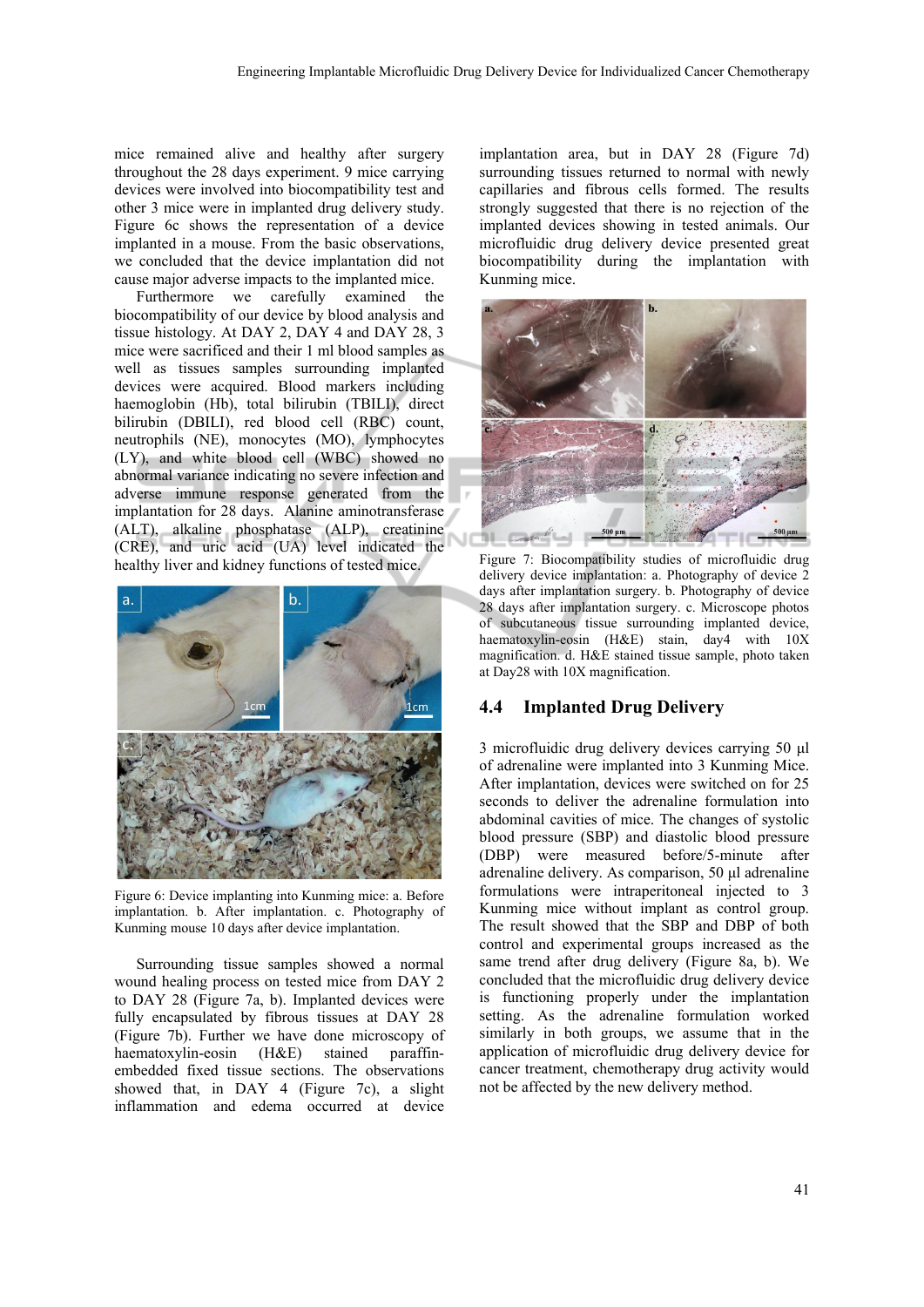



## **5 CONCLUSIONS**

Implantable microfluidic drug delivery devices have been shown to have great potentials in futuristic cancer treatment. Their controllability and ability to leverage on the strengths of anti-cancer drugs has made them an attractive option for overcoming the present challenges faced in medicine. Demonstrated with the *in vitro* pancreatic cancer model, we concluded that through the programing of these Gottesman, M. M. 2002. Mechanisms Of Cancer Drug devices, chemotherapy could potentially be individualized for every individual to gain better treatment effects. The biocompatibility and drug delivery performance of the device were demonstrated with Kunming mice model *in vivo.* Future researches on the microfluidic drug delivery device will be focused on treatment effects of different cancer tumor models on small animals, and further clinical trials.

## **REFERENCES**

- Ambati, J., Gragoudas, E. S., Miller, J. W., You, T. T., Miyamoto, K., Delori, F. C. & Adamis, A. P. 2000. Transscleral Delivery Of Bioactive Protein To The Choroid And Retina. *Investigative Ophthalmology & Visual Science,* 41**,** 1186-1191.
- Chen, J., Chu, M., Koulajian, K., Wu, X. Y., Giacca, A. & Sun, Y. 2009. A Monolithic Polymeric Microdevice For Ph-Responsive Drug Delivery. *Biomedical Microdevices,* 11**,** 1251-1257.
- Chung, A. J., Huh, Y. S. & Erickson, D. 2009. A Robust, Electrochemically Driven Microwell Drug Delivery System For Controlled Vasopressin Release. *Biomedical Microdevices,* 11**,** 861-867.
- Elman, N. M., Ho Duc, H. L. & Cima, M. J. 2009. An Implantable Mems Drug Delivery Device For Rapid Delivery In Ambulatory Emergency Care. *Biomedical Microdevices,* 11**,** 625-631.
- Elman, N. M. & Upadhyay, U. M. 2010. Medical Applications Of Implantable Drug Delivery Microdevices Based On Mems (Micro-Electro-

Mechanical-Systems). *Current Pharmaceutical Biotechnology,* 11**,** 398-403.

- Farra, R., Sheppard, N. F., Mccabe, L., Neer, R. M., Anderson, J. M., Santini, J. T., Cima, M. J. & Langer, R. 2012. First-In-Human Testing Of A Wirelessly Controlled Drug Delivery Microchip. *Science Translational Medicine,* 4**,** 122ra21.
- Gensler, H., Sheybani, R., Li, P.-Y., Lo, R., Zhu, S., Yong, K.-T., Roy, I., Prasad, P. N., Masood, R. & Sinha, U. K. Implantable Mems Drug Delivery Device For Cancer Radiation Reduction. Micro Electro Mechanical Systems (Mems), 2010 Ieee 23rd International Conference On, 2010a. Ieee, 23-26.
- Gensler, H., Sheybani, R., Li, P. Y., Lo Mann, R. & Meng, E. 2012. An Implantable Mems Micropump System For Drug Delivery In Small Animals. *Biomedical Microdevices,* 14**,** 483-496.
- Gensler, H., Sheybani, R., Li, P. Y., Lo, R., Zhu, S. T., Yong, K. T., Roy, I., Prasad, P. N., Masood, R., Sinha, U. K., Meng, E. & Ieee 2010b. Implantable Mems Drug Delivery Device For Cancer Radiation Reduction. *Mems 2010: 23rd Ieee International Conference On Micro Electro Mechanical Systems, Technical Digest.*
- Resistance. *Annual Review Of Medicine,* 53**,** 615-627.
- Hang Tng, D. J., Song, P., Hu, R., Yang, C. & Yong, K.-T. 2014. High Reliability Nanosandwiched Pt/Ti Multilayer Electrode Actuators For On-Chip Biomedical Applications. *Analyst,* 139**,** 407-415.
- Lavan, D. A., Mcguire, T. & Langer, R. 2003. Small-Scale Systems For In Vivo Drug Delivery. *Nature Biotechnology,* 21**,** 1184-1191.
- Li, P. Y., Sheybani, R., Gutierrez, C. A., Kuo, J. T. W. & Meng, E. 2010. A Parylene Bellows Electrochemical Actuator. *Journal Of Microelectromechanical Systems,* 19**,** 215-228.
- Li, P. Y., Sheybani, R., Kuo, J. T. W. & Meng, E. A Parylene Bellows Electrochemical Actuator For Intraocular Drug Delivery. Solid-State Sensors, Actuators And Microsystems Conference, 2009. Transducers 2009. International, 21-25 June 2009 2009. 1461-1464.
- Li, P. Y., Shih, J., Lo, R., Saati, S., Agrawal, R., Humayun, M. S., Tai, Y. C. & Meng, E. 2008. An Electrochemical Intraocular Drug Delivery Device. *Sensors And Actuators A-Physical,* 143**,** 41-48.
- Lo, R., Li, P.-Y., Saati, S., Agrawal, R., Humayun, M. & Meng, E. 2009a. A Passive Mems Drug Delivery Pump For Treatment Of Ocular Diseases. *Biomedical Microdevices,* 11**,** 959-970.
- Lo, R., Li, P. Y., Saati, S., Agrawal, R. N., Humayun, M. S. & Meng, E. 2009b. A Passive Mems Drug Delivery Pump For Treatment Of Ocular Diseases. *Biomedical Microdevices,* 11**,** 959-970.
- Meng, E. & Hoang, T. 2012. Mems-Enabled Implantable Drug Infusion Pumps For Laboratory Animal Research, Preclinical, And Clinical Applications. *Advanced Drug Delivery Reviews,* 64**,** 1628-1638.